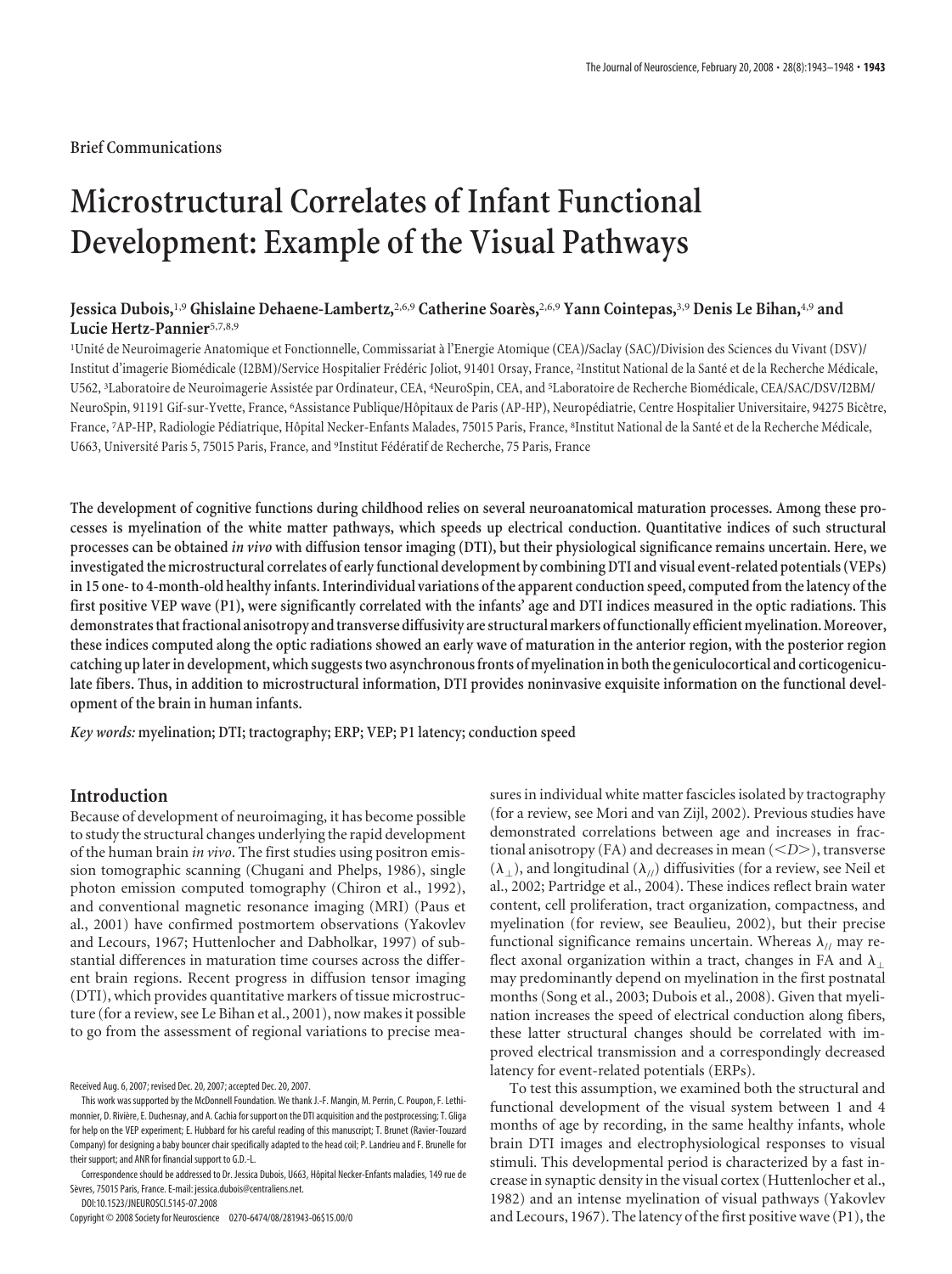a



Figure 1. *a*, Reconstruction by tractography of the optic radiations, with three segments. *b*, Visual evoked response to faces: grand-average across all infants measured across six electrodes around Oz, and P1 topographic map at 140 ms. ant, Anterior; mid, middle; post, posterior.

most consistent feature of infants' visual evoked potentials (VEPs), dramatically decreases from 260 ms in neonates to 110 ms by the age of 4 months (Crognale et al., 1997; McCulloch et al., 1999). Although other developmental processes such as maturation of the retina, lateral geniculate nucleus (LGN), and occipital cortex contribute to this gain in speed, it primarily results from myelination of the visual pathways (Kos-Pietro et al., 1997; Tsuneishi and Casaer, 1997). Thus, we hypothesized that if DTI changes in FA and  $\lambda_{\perp}$  were actually structural markers of fibers' myelination in this age range, their values in the optic radiations should be strongly correlated with P1 latency, regardless of the effect of age and with no such correlation in the other white matter pathways. In addition, it should become possible to assess the spatial progression of myelination by studying these indices along the optic radiations across different ages. For the first time, this approach would provide quantitative microstructural correlates of functional development in human infants.

#### **Materials and Methods**

*Subjects.* Fifteen healthy full-term infants were tested between 5.6 and 17.1 weeks (mean age,  $11.2 \pm 3.3$  weeks) after their parents gave written informed consent. Two additional infants were excluded because of insufficient quality of the VEP recordings for one and drowsiness, a factor known to affect P1 latency (Benavente et al., 2005), for the other. This study was approved by the regional ethical committee for biomedical research.

*DTI imaging.* DTI data have been reported, in part, in a previous study (Dubois et al., 2008).

*Data acquisition.* The acquisition was performed on a 1.5 T MRI system (Signa LX; GEMS, Milwaukee, WI). No sedation was used, and particular precautions were taken to reduce exposure to the MRI scanner noise. A diffusion-weighted, spin echo, echo-planar imaging technique was used, with a 700 s.mm<sup> $-2$ </sup> b factor and 14-30 diffusion gradient encoding orientations (echo time/repetition time, 89.6 ms/13.8 s; spatial resolution, 0.94  $\times$  0.94  $\times$  2.5 mm<sup>3</sup>). T2-weighted images were acquired using a fast spin echo sequence to provide anatomical landmarks.

*Data postprocessing and analysis.* After estimation of the diffusion tensor, maps of FA,  $\langle D \rangle$ ,  $\lambda_{\perp}$ , and  $\lambda_{\text{1/}}$  were calculated with BrainVISA software (Cointepas et al., 2003) (http://brainvisa.info). Individual optic radiations were reconstructed by three-dimensional (3D) tractography (Dubois et al., 2008) between two regions positioned at the level of the LGN and the occipital pole (Catani et al., 2002) using a nonlinear algorithm (Perrin et al., 2005), excluding voxels with low FA  $(<$  0.15) or high  $\langle D \rangle$  (>2.10<sup>-3</sup>mm<sup>2</sup>.s<sup>-1</sup>). Quantification of these indices was performed on average over the entirety of the tracked radiations (Dubois et al., 2006) for FA,  $\lambda_1$ , and  $\lambda_2$ .

*VEP recording.* The VEP examination was conducted in the same infants a few days after the MRI acquisition, as part of a face perception study (Gliga and Dehaene-Lambertz, 2007).

*Data acquisition.* Infants passively viewed black and white face images projected on a large screen for 1500 ms, whereas EEG was recorded using a high-density system (65 electrodes; Electrical Geodesics, Eugene, OR) referenced to the vertex and with a 250 Hz sampling frequency.

*Data postprocessing and analysis.* The EEG signal was segmented into epochs  $(-200$  to  $1200$  ms), and both channels and epochs contaminated by motion artifacts were automatically rejected (Gliga and Dehaene-Lambertz, 2007). The remaining trials (mean, 75 per subject) were digitally filtered between 0.5 and 20 Hz, baseline corrected, averaged, and transformed into reference-independent values using the average reference method. The resulting potential was averaged across a group of posterior electrodes surrounding Oz, and the latency between the image onset and the maximum of the first positive wave (P1) was measured.

*Relationships between DTI and VEP measurements.* We designed a linear model to quantitatively link DTI indices in the optic radiations and P1 latency during this developmental period. To account for the fact that P1 latency increases with head growth and the distance that signals must travel in the visual pathways, we calculated an "apparent conduction speed" as the ratio between the length of optic pathways (estimated by the distance between the eyes and the occipital poles on T2 images) and P1 latency. In this small age range, the conduction speed was assumed to depend linearly on age and myelination: speed  $=$  distance/ $p_1 = \alpha$ age  $+$  $\beta$ -myelination +  $\gamma$ , where  $\alpha$ ,  $\beta$ , and  $\gamma$  are adjustable coefficients. The "myelination" term was successively substituted by each DTI index measured in the 3D reconstructed optic radiations (FA,  $\lambda_{\perp}$ , and  $\lambda_{\parallel}$ ) to test which of these indices significantly affected speed, regardless the effect of age.

To verify that significant correlations between conduction speed and DTI indices were specifically related to maturation of the optic radiations rather than to global maturation processes, we also tested this model in all white matter bundles that can be reliably reconstructed by tractography in infants (corpus callosum, spinothalamic and corticospinal tracts, anterior limb of the internal capsule, external capsule, arcuate, inferior longitudinal and uncinate fascicles, cingulum, and fornix) (Dubois et al., 2008). We computed this analysis for FA and  $\lambda_1$  only, because  $\lambda_{11}$  in the optic radiations did not show any correlation with speed (see Results) and is not generally thought to be related to myelination.

*Spatial analysis of DTI indices changes within the optic radiations.* We further investigated changes in FA and  $\lambda_{\perp}$  along the optic radiations across the infant group. To take into account geometry-based effects, we calculated normalized indices (indicated as nFA and  $n\lambda_+$ ) by comparison with an adult group (in which FA is high and  $\lambda_{\perp}$  is low): nFA and  $n\lambda_1$  become close to 1 with maturation through an increase in nFA and a decrease in  $n\lambda$  (Dubois et al., 2008). These normalized indices were then studied by three different methods. First, their averages were computed over three arbitrary segments of the optic radiations (anterior, middle, and posterior) (see Fig. 1*a*), which were compared two by two over the infant group using two-tailed paired *t* tests. Second, we evaluated age-related changes in the different segments using linear regression. Finally, to avoid the bias of arbitrary segmentation of the tract, the spatial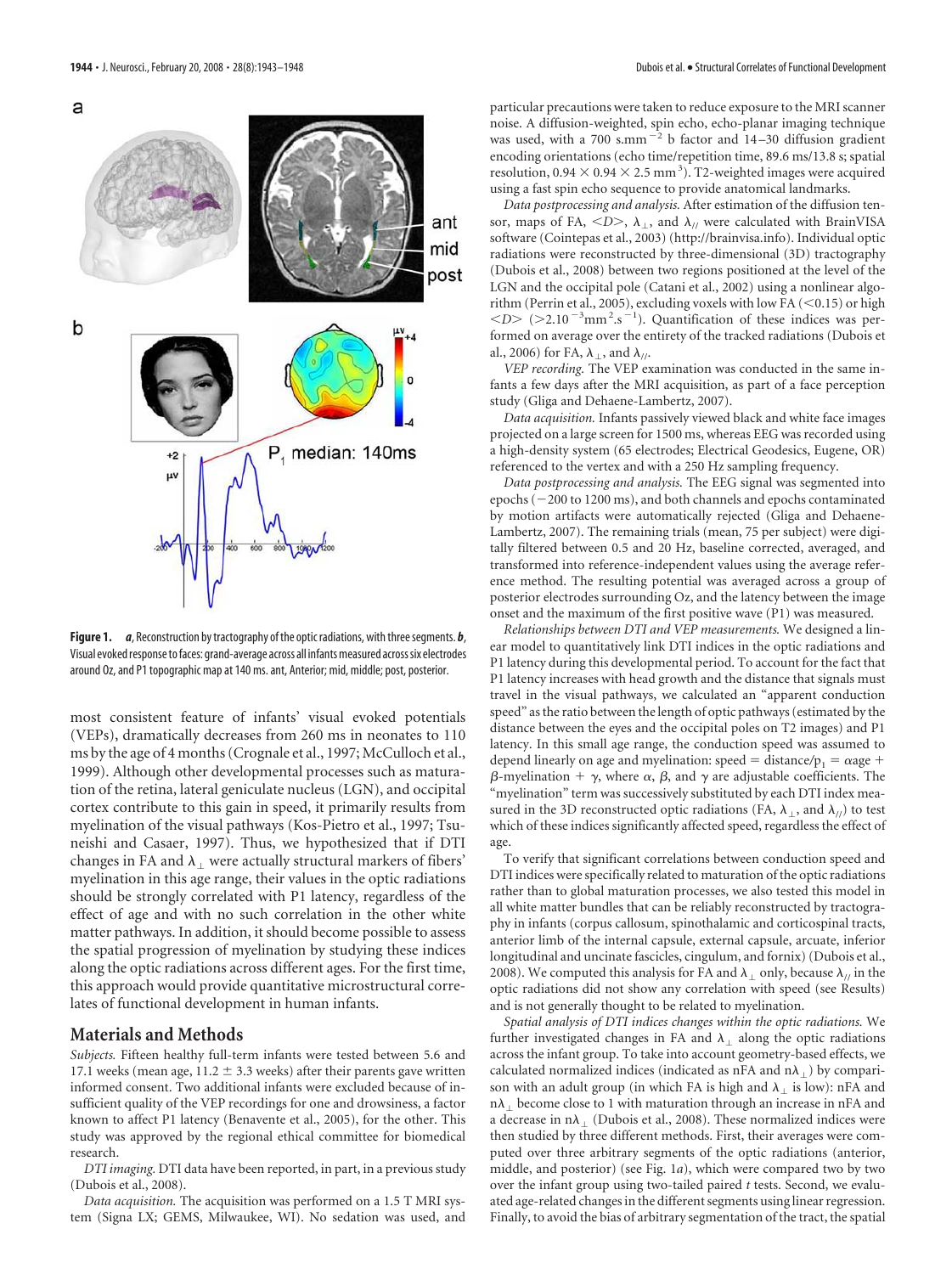

**Figure 2.** Changes in conduction speed across the infant group with age and DTI indices in the optic radiations. *a– c*, For the models detailed in Table 1, with age and DTI index covariates (FA,  $\lambda_1$ ,  $\lambda_1$ ), the plots represent the variations of residual speed, as a function of age after correction for the DTI index effect (left column, speed  $-\beta$ DTI index) and as a function of DTI index after correction for the age effect (right column, speed  $-\alpha$ age). The contribution of the DTI index was significant for FA and  $\lambda_\perp$ , but not for  $\lambda_{1/2}$  ns, Not significant.

variations of maturation along the tract were confirmed by precisely evaluating the indices from the LGN to the occipital pole using an interpolated curvilinear abscissa (Gong et al., 2005).

## **Results**

## **FA and**  $\lambda_1$  **reflect VEP functional maturation and fiber myelination**

Despite incomplete myelination, the optic radiations and all white matter bundles were reliably reconstructed in infants with DTI-based tractography according to anatomical landmarks (Fig. 1*a*) (Dubois et al., 2008). P1 latency was identified from the VEP signal (Fig. 1*b*) (median, 140 ms; range, 120 –240 ms).

In the optic radiations, the percentage of variance  $(R<sup>2</sup>)$  of the conduction speed explained by the models with age and DTI indices as covariates were highly significant (Fig. 2, Table 1). As expected, age contributed significantly to all models, but DTI indices showed variable contributions, with major contributions of FA and  $\lambda_{\perp}$ , but not  $\lambda_{\mu}$ . This showed that, in addition to the effect of age, the functional improvement in the efficiency of electrical conduction strongly correlated with changes in FA and  $\lambda_{\perp}$ .

This correlation between speed and DTI indices was specific to the optic radiations and not an effect of global brain maturation, as demonstrated by the models for all other white matter

bundles (Table 1). The contribution of FA and  $\lambda_1$  was nonsignificant compared with age, with the exception of FA in the anterior limb of the internal capsule and in the external capsule, which indicated that  $\lambda_{\perp}$ was a more reliable marker of myelination than FA.

## **Spatial progression of myelination within the optic radiations assessed by DTI**

The comparison of the normalized FA and  $\lambda_1$  indices computed in the anterior, middle, and posterior segments of the optic radiations revealed that myelination was asynchronous over the bundle. First, the anterior segment matured earliest (Fig. 3*a*), with the highest nFA (anterior vs middle,  $t = 6.2$ ,  $p < 0.001$ ; anterior vs posterior,  $t = 3.4$ ,  $p = 0.005$ ) and lowest n $\lambda_1$ (anterior vs middle,  $t = -11.8, p < 0.001$ ; anterior vs posterior,  $t = -3.0, p = 0.009$ ), whereas the middle segment was the least mature, with the highest  $n\lambda_{\perp}$  (middle vs posterior,  $t = 5.2$ ,  $p < 0.001$ ). Second, their changes with age varied across segments (Fig. 3*b*): significant linear decreases in  $n\lambda_1$  with age were observed in all three segments (anterior,  $R^2 = 0.58$ ,  $F = 18.1, p = 0.001$ ; middle,  $R^2 = 0.56$ ,  $F = 16.7$ ,  $p = 0.001$ ; posterior,  $R^2 = 0.45$ ,  $F = 10.5, p = 0.007$ , whereas an increase in nFA was only detected in the posterior segment (posterior,  $R^2 = 0.48$ ,  $F = 12.2$ ,  $p = 0.004$ ). Thus, during the first weeks of life, myelination occurs across the whole of the optic radiations but is more advanced in the anterior segment, closest to the LGN, with the highest nFA and lowest  $n\lambda_{\mu}$ , and more intense in the posterior segment, closest to the cortex, with greatest

increase of nFA with age.

Finally, these observations were confirmed by the quantification of nFA and  $n\lambda_1$  along the optic radiations (Fig. 3*c*). To interpret the graphs, note that nFA values are  $\leq 1$  and n $\lambda_1$  values are  $\geq$  1 in immature tracts, with both indices approaching 1 as the tracts approach the mature state. Beyond the global progression of maturation with age, the mean curve over infants showed the anterior portion matured earlier relative to other regions. With age, the shape of the curve changed mostly in the posterior portion and revealed a "humped" pattern because of the lower nFA and higher n $\lambda_{\perp}$  of the less mature middle portion. This pattern was particularly evident in the oldest infants (Fig. 3*c*, compare the curves of three infants of different ages) and suggested that the posterior region had the fastest progression of maturation during this developmental period, catching up with the anterior region by 4 months of age.

## **Discussion**

In this study, we evaluated the microstructural and functional maturation of the visual system using DTI and ERPs during the first postnatal weeks of healthy infancy. In addition to the effect of age, the interindividual differences in P1-based conduction speed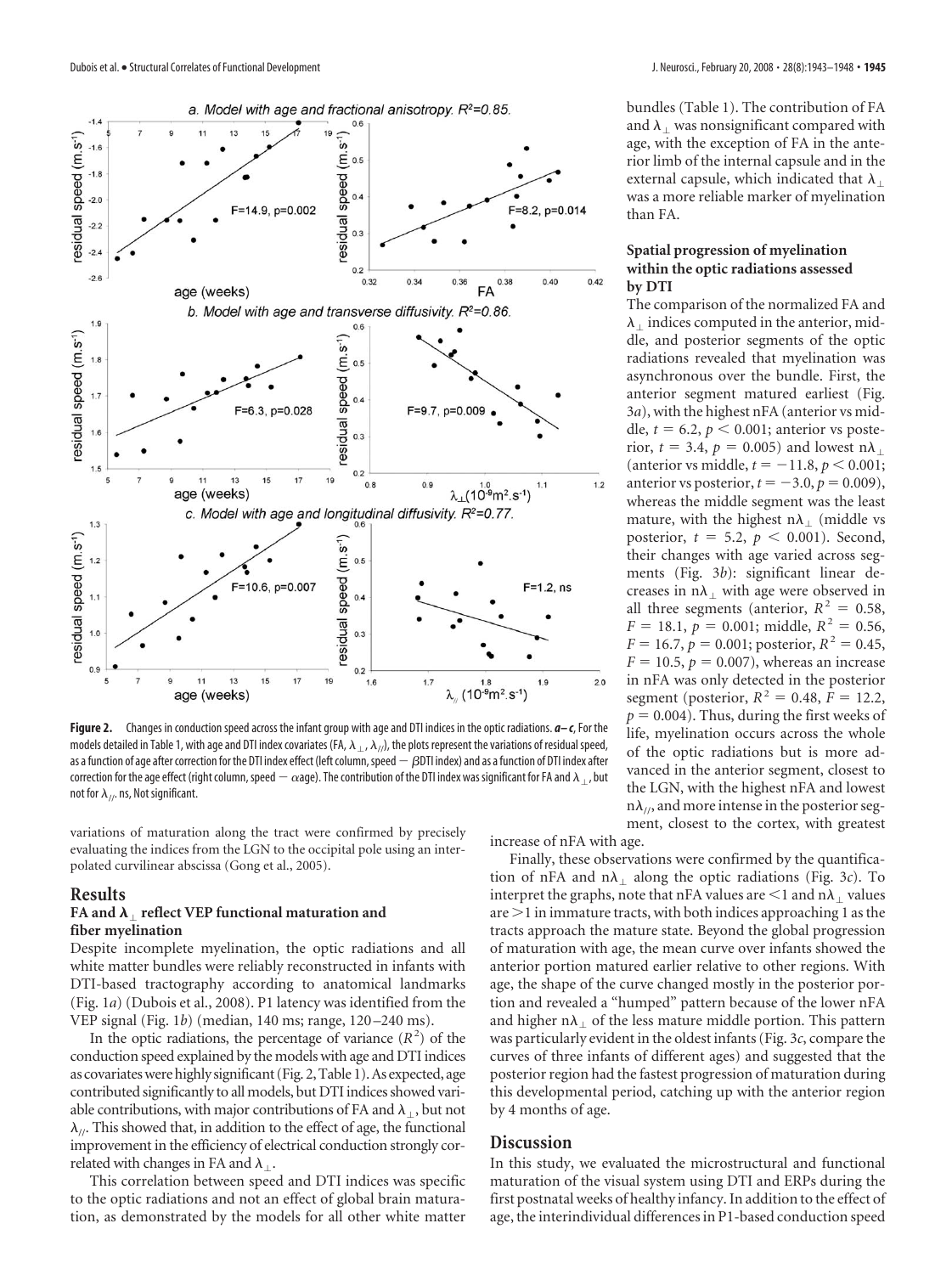|  | Table 1. Conduction speed models as function of age and DTI indices in the different bundles |  |  |
|--|----------------------------------------------------------------------------------------------|--|--|
|  |                                                                                              |  |  |

|                                       | Fractional anisotropy |                |               | <b>Transverse diffusivity</b> |                |                            |
|---------------------------------------|-----------------------|----------------|---------------|-------------------------------|----------------|----------------------------|
| <b>Bundles spatial location</b>       | Model fit             | Covariate: age | Covariate: FA | Model fit                     | Covariate: age | Covariate: $\lambda \perp$ |
| Optic radiations <sup>a</sup>         | $R^2 = 0.85$          | $F = 14.9$     | $F = 8.2$     | $R^2 = 0.86$                  | $F = 6.3$      | $F = 9.7$                  |
|                                       |                       | $p = 0.002$    | $p = 0.014$   |                               | $p = 0.028$    | $p = 0.009$                |
| Corpus callosum                       | $R^2 = 0.75$          | $F = 23.8$     | $F = 0.3$     | $R^2 = 0.75$                  | $F = 12.8$     | $F = 0.1$                  |
|                                       |                       | p < 0.001      | ΝS            |                               | $p = 0.004$    | NS.                        |
| Spinothalamic tract                   | $R^2 = 0.75$          | $F = 16.9$     | $F = 0.1$     | $R^2 = 0.75$                  | $F = 18.8$     | $F=0.0$                    |
|                                       |                       | $p = 0.001$    | ΝS            |                               | $p = 0.001$    | NS.                        |
| Corticospinal tract                   | $R^2 = 0.75$          | $F = 11.4$     | $F = 0.2$     | $R^2 = 0.76$                  | $F = 12.5$     | $F = 1.0$                  |
|                                       |                       | $p = 0.005$    | NS.           |                               | $p = 0.004$    | <b>NS</b>                  |
| Anterior limb of the internal capsule | $R^2 = 0.84$          | $F = 25.1$     | $F = 7.1$     | $R^2 = 0.77$                  | $F = 17.7$     | $F = 1.1$                  |
|                                       |                       | p < 0.001      | $p = 0.020$   |                               | $p = 0.001$    | NS.                        |
| External capsule                      | $R^2 = 0.82$          | $F = 46.5$     | $F = 5.4$     | $R^2 = 0.75$                  | $F = 20.5$     | $F = 0.4$                  |
|                                       |                       | p < 0.001      | $p = 0.038$   |                               | $p = 0.001$    | NS.                        |
| Arcuate fasciculus                    | $R^2 = 0.75$          | $F = 35.6$     | $F = 0.2$     | $R^2 = 0.75$                  | $F = 33.0$     | $F = 0.4$                  |
|                                       |                       | p < 0.001      | NS.           |                               | p < 0.001      | NS.                        |
| Inferior longitudinal fasciculus      | $R^2 = 0.77$          | $F = 38.9$     | $F = 1.0$     | $R^2 = 0.76$                  | $F = 37.3$     | $F = 0.8$                  |
|                                       |                       | p < 0.001      | ΝS            |                               | p < 0.001      | NS.                        |
| Uncinate fasciculus                   | $R^2 = 0.78$          | $F = 25.6$     | $F = 2.2$     | $R^2 = 0.76$                  | $F = 15.0$     | $F = 0.7$                  |
|                                       |                       | p < 0.001      | NS.           |                               | $p = 0.002$    | <b>NS</b>                  |
| Cingulum                              | $R^2 = 0.75$          | $F = 26.5$     | $F = 0.2$     | $R^2 = 0.76$                  | $F = 23.2$     | $F = 0.6$                  |
|                                       |                       | p < 0.001      | ΝS            |                               | p < 0.001      | NS.                        |
| Fornix                                | $R^2 = 0.77$          | $F = 16.2$     | $F = 1.5$     | $R^2 = 0.76$                  | $F = 14.2$     | $F = 0.9$                  |
|                                       |                       | $p = 0.002$    | NS.           |                               | $p = 0.003$    | NS.                        |

The bundle spatial location for DTI quantification, the percentage of variance explained by the model ( $R^2$ ), and the statistical significance (F and p values; NS, not significant at the level of  $p < 0.05$ ) for both cova FA/ $\lambda_\perp$ ) are outlined. The highest  $R^2$  values were measured for the models with FA and  $\lambda_\perp$  in the optic radiations.

<sup>a</sup> For the model of speed as a function of age and longitudinal diffusivity in the optic radiations: *R* <sup>2</sup>  $= 0.77$ ; age, *F*  $= 10.6; p = 0.007; \lambda_{//}, F = 1.2; \text{NS}.$ 

were strongly correlated with DTI indices in the optic radiations only, demonstrating that FA and  $\lambda_{\perp}$ , but not  $\lambda_{\parallel}$ , are structural markers of myelination, with  $\lambda_{\perp}$  being a stronger marker than FA, and that changes in FA and  $\lambda_1$  are closely related to a functional improvement in the efficiency of electrical conduction. Using fiber tractography and an original quantitative analysis of normalized FA and  $\lambda_{\perp}$ , we revealed an asynchronous progression of two fronts of myelination along the optic radiations.

The latency of P1 wave is the classical parameter used to evaluate visual perception development in human infants, because it is robustly present from birth on, unlike the shorter negative component (Kraemer et al., 1999; Lippe et al., 2007). Although we used face stimuli instead of the more classical checkerboards or flashes, the age-related variations in P1 latency that were measured were consistent with previous results (McCulloch et al., 1999), implying that our functional measure was a good marker of the first stages of visual processing [see the study by Gliga and Dehaene-Lambertz (2005) showing similar P1 latencies for faces and scrambled images]. Although the observed shortening in P1 latency with age could be caused by several factors (such as retinal development, myelination of the retinotectal pathway, neuronal maturation, or synaptogenesis in the LGN and visual cortex), the myelination of optic radiations has a major role in the speeding up of this electrophysiological component.

With DTI-based tractography, the optic radiations could be reliably segmented in the immature infant brain (Dubois et al., 2008) by using a nonlinear algorithm particularly robust to low FA in the place of fiber crossings (Perrin et al., 2005). Although DTI indices can be affected by partial volume effects, crossing fibers or increases in the compactness of the bundles, these incidental factors do not influence electrical transmission. The significant correlations between visual conduction speed and DTI indices in the optic radiations regardless the effect of age demonstrated that FA and, even more strongly,  $\lambda_{\perp}$  changes can characterize the functional improvement in electrical conduction and represent structural markers of myelination. Furthermore, the

models with DTI indices in the other white matter bundles ruled out an effect of global brain maturation on the increased speed of P1 component, demonstrated its specificity to the geniculooccipital pathway, and indicated that  $\lambda_{\perp}$  is a more reliable marker of myelination than FA.

Recently, associations between white matter maturation evaluated by DTI and the development of cognitive functions have been observed during childhood (Nagy et al., 2004), and variations in FA have been associated with behavioral performance on measures such as reading scores or short-term verbal memory capacities (Niogi and McCandliss, 2006), underscoring the importance of brain connectivity for efficient cognitive processes. However, to our knowledge, this is the first time that a direct relationship between quantitative structural indices (FA and  $\lambda_{\perp}$ ) and a functional parameter (P1 latency) has been demonstrated in living infants. Our observation of a close correlation between changes in FA and  $\lambda_1$  and conduction speed demonstrates that these indices can provide a faithful approximation of white matter functional maturation and might be used to test functions that are not easily testable in young infants (e.g., motor functions) or that are not fully developed (e.g., long-range connectivity).

The quantification of normalized FA and  $\lambda_1$  revealed the heterogeneous and asynchronous maturation of the optic radiations, with progression in the anterior, then posterior, and finally middle regions. Maturation of the anterior segment was relatively advanced and stable across the entire age range (5.6 –17.1 weeks of age), whereas major changes occurred in the posterior segment, which catches up with the anterior segment over this developmental period, revealing a "humped" pattern in the oldest infants. Whereas crossing fibers or partial volume effects with surrounding tissue and corticospinal fluid at the level of the ventricles may affect DTI indices, their heterogeneity along the optic radiations may hardly be attributed to such factors, because we compared indices normalized for adult values after adjustment for image spatial resolution (Dubois et al., 2008), and we checked that the bundles were precisely isolated in the infant brain as in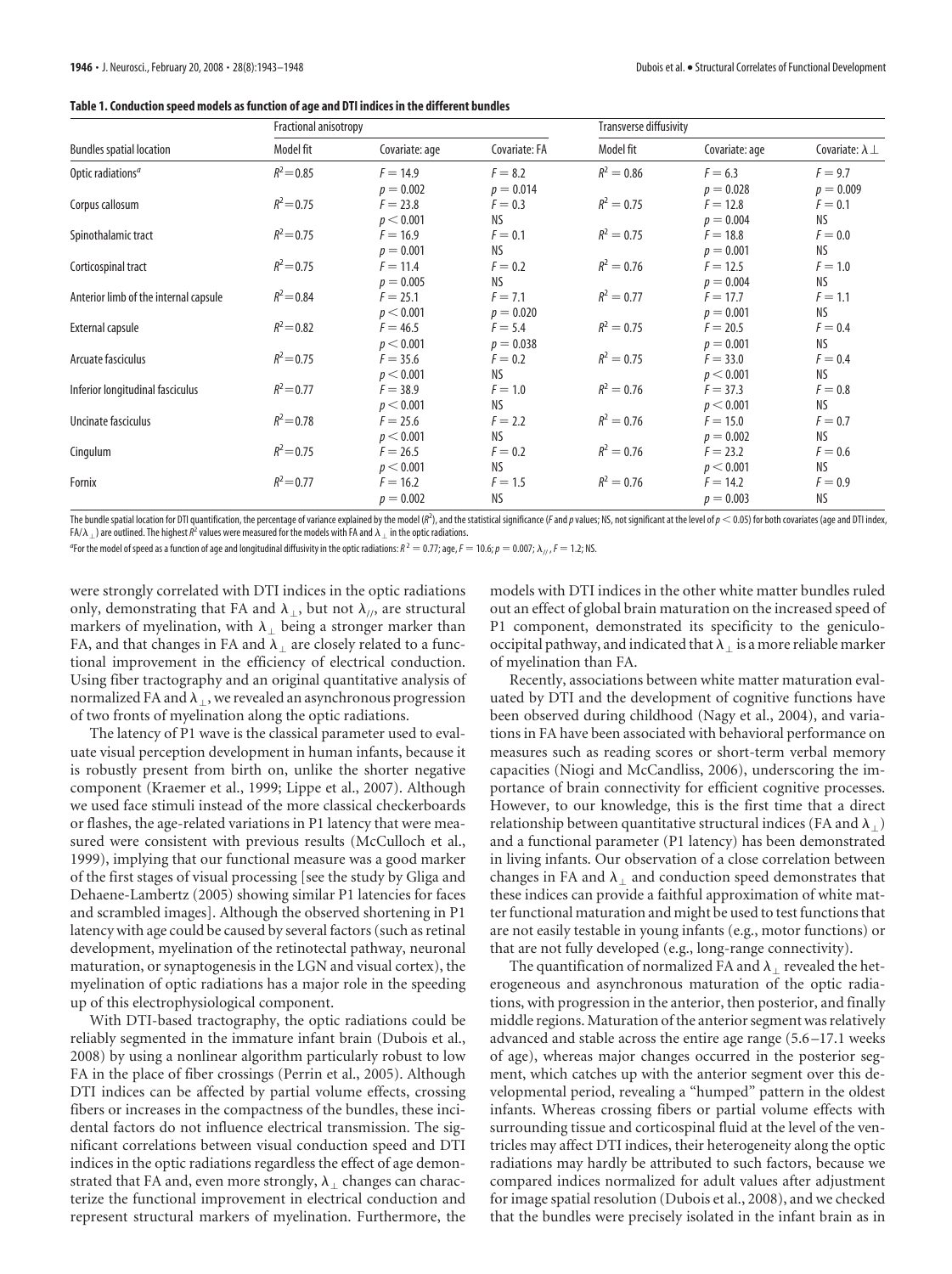

**Figure 3.** Heterogeneous maturation within and along the optic radiations. Left and right columns represent normalized FA and  $\lambda_{\perp}$ , respectively. *a*, Group mean indices, with quantification on average over the three segments (with SDs in plot bars). Advanced maturation was observed in the anterior segment, with indices closest to 1, followed by the posterior segment, with lower  $n \lambda_1$  compared with the middle segment. ant, Anterior; mid, middle; post, posterior.  $b$ , Age-related changes of indices, showing an increase in nFA in the posterior segment and decreases in n $\lambda_\perp$  in all segments. c, Quantification of normalized indices along the tracts, from the LGN (abscissa, 0) to the occipital pole (abscissa, 1): mean over the infant group and results for subjects of different ages (5.6, 9.7, and 17.1 weeks of age). The topographical patterns were relatively similar across infants (normalized indices approach 1with age andmaturation), except atthe level ofthe posteriorsegmentwherethe interindividual variabilitywas high (arrows), with a strong increase of nFA and decrease of n $\lambda_+$  with age.

the adult brain. This DTI pattern rather suggests heterogeneity in maturation, as reported previously for the corticospinal tract (McArdle et al., 1987), with progression along both fronts of the optic radiations. According to the hypothesis that myelination proceeds from the neuron body to the periphery (McCart and Henry, 1994), it may result from the myelination of both geniculocortical-bound (projection) and corticogeniculatebound (feedback) fibers within the optic radiations. In the youngest infants, the delay of the corticogeniculate fibers compared with the geniculocortical fibers would reflect the delayed maturation of the cortical retrocontrol to the thalamus relative to bottom-up fibers. Indeed, the development of an efficient feedback transmission might contribute to the rapid changes observed in face recognition capacities, notably after 2 months of age (de Haan, 2001).

With our approach, it would be interesting to study older infants as P1 latency reaches its asymptotic adult value by 20 weeks of age. Beyond that point, the ongoing myelination should compensate for the continuous brain growth. Recently, such a process has been demonstrated in the adult mouse (Salami et al., 2003): the differential myelination enables the modulation of the electrical conduction speed and keeps the conduction time between the LGN and different regions of the primary visual cortex constant, despite the differing lengths of the various fibers, so that visual information treatment remains simultaneous for all cortical neurons. Studying infants with peripheral visual impairment would further help to investigate the role of external stimulation on structural maturation, because animal studies have demonstrated that neuronal activity induced by stimulation influences the degree of white matter myelination (Gyllensten and Malmfors, 1963; Tauber et al., 1980; Barres and Raff, 1993; Demerens et al., 1996).

#### **Conclusion**

By combining two complementary noninvasive imaging modalities, we were able to demonstrate a direct quantitative relationship between the microstructural maturation of the optic radiations and the functional development of visual perception during early infancy. With DTI and tractography, we were able to dissect the optic radiations into three segments with asynchronous time courses, suggesting two fronts of myelination in both the corticogeniculate and the geniculocortical fibers. DTI thus appears to be a new functional tool to estimate electrical conduction along white matter tracts, to explore early developmental impairments, and to understand mechanisms of plasticity that support functional reorganization.

#### **References**

- Barres BA, Raff MC (1993) Proliferation of oligodendrocyte precursor cells depends on electrical activity in axons. Nature 361:258 –260.
- Beaulieu C (2002) The basis of anisotropic water diffusion in the nervous system—a technical

review. NMR Biomed 15:435–455.

- Benavente I, Tamargo P, Tajada N, Yuste V, Olivan MJ (2005) Flash visually evoked potentials in the newborn and their maturation during the first six months of life. Doc Ophthalmol 110:255–263.
- Catani M, Howard RJ, Pajevic S, Jones DK (2002) Virtual in vivo interactive dissection of white matter fasciculi in the human brain. NeuroImage 17:77–94.
- Chiron C, Raynaud C, Mazière B, Zilbovicius M, Laflamme L, Masure MC, Dulac O, Bourguignon M, Syrota A (1992) Changes in regional cerebral blood flow during brain maturation in children and adolescents. J Nucl Med 33:696-703.
- Chugani HT, Phelps ME (1986) Maturational changes in cerebral function in infants determined by 18FDG positron emission tomography. Science 231:840 –843.
- Cointepas Y, Poupon C, Maroy R, Riviere D, Le Bihan D, Mangin JF (2003) A freely available Anatomist/BrainVISA package for analysis of diffusion MR data. Proceedings of the 9th HBM Scientific Meeting, New York. NeuroImage 19:S810.
- Crognale MA, Kelly JP, Chang S, Weiss AH, Teller DY (1997) Development of pattern visual evoked potentials: longitudinal measurements in human infants. Optom Vis Sci 74:808 –815.
- de Haan MD (2001) The neuropsychology of face processing during infancy and childhood. In: Handbook of developmental cognitive neuroscience (Nelson CA, Luciana M, eds), pp 381–398. Cambridge, MA: Bradford.
- Demerens C, Stankoff B, Logak M, Anglade P, Allinquant B, Couraud F, Zalc